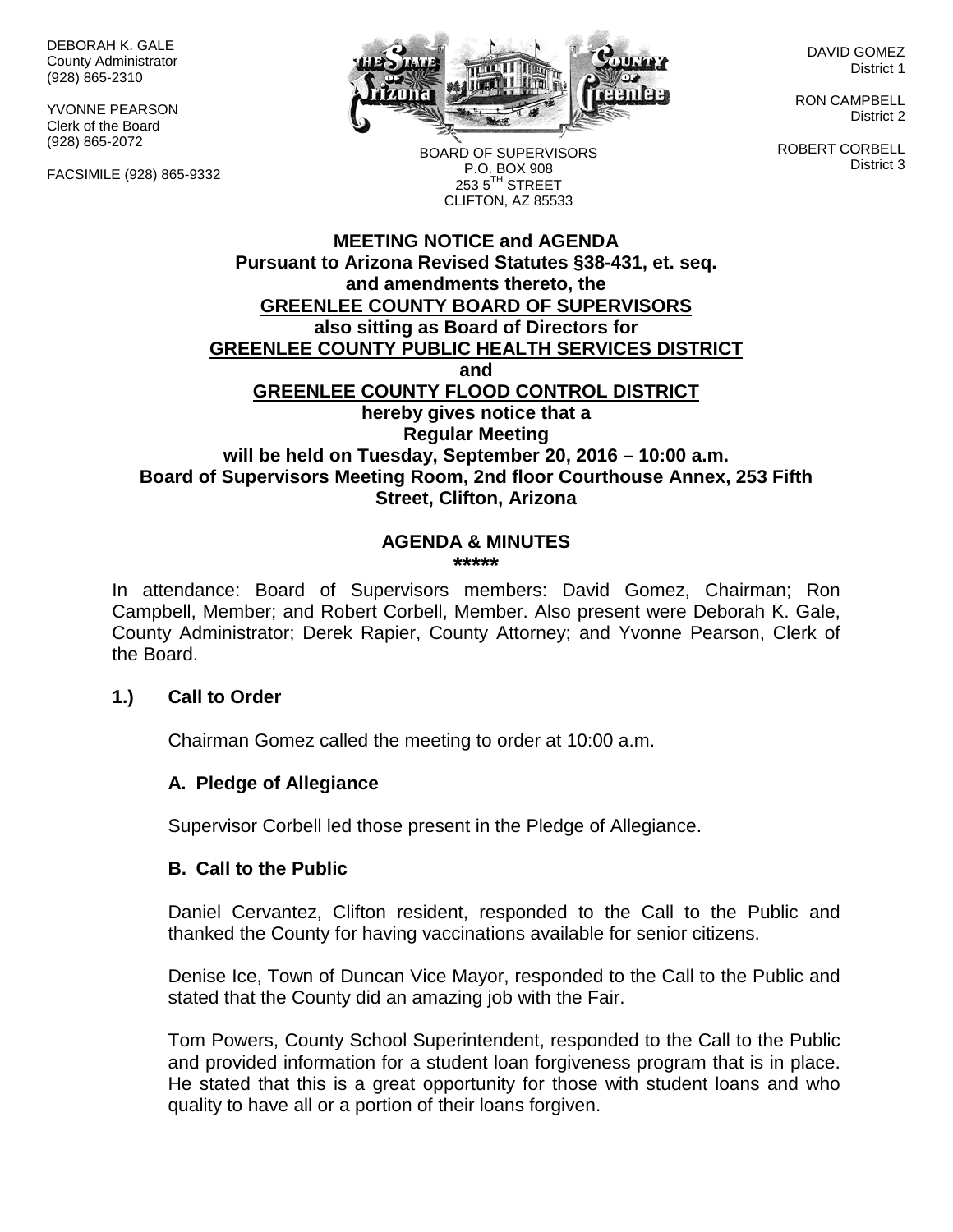Mr. Powers also expressed his support to the Board for the new setup at the Fair. He stated that he feels it is so much safer for kids. He commended Lendsey Basteen, Event Coordinator, and all involved for a great Fair.

- **2.) PUBLIC HEALTH SERVICES DISTRICT – the Board of Supervisors will convene as the Board of Directors of the Greenlee County Public Health Services District and will reconvene as the Board of Supervisors following consideration of these items:**
	- **A. Consent Agenda**
		- **1. Clerk of the Board: Consideration of approval of Public Health Services District expense warrants in excess of \$1,000.00**
		- **2. Health and Community Services Director: Consideration of approval of the Intergovernmental Agreement with Arizona Department of Health Services for WIC Infrastructure grant funds in the amount of \$37,500 requiring no matching funds**

Upon motion by Supervisor Campbell, seconded by Supervisor Corbell, and carried unanimously, the Board approved the request as presented.

### **3.) FLOOD CONTROL DISTRICT – the Board of Supervisors will convene as the Board of Directors of the Greenlee County Flood Control District and will reconvene as the Board of Supervisors following consideration of these items:**

### **A. Public Hearing – Floodplain Ordinance**

Upon motion by Supervisor Campbell, seconded by Supervisor Corbell, and carried unanimously, the Board convened into Public Hearing regarding the Floodplain Ordinance. Mr. Philip Ronnerud, County Engineer, explained that the Floodplain Ordinance was updated and approved by the Board in May and this is the next step to implementation. There were no comments received from the public.

# **B. Consideration of resolution adopting Floodplain Ordinance**

Upon motion by Supervisor Campbell, seconded by Supervisor Corbell, and carried unanimously, the Board adopted Resolution 16-09-01 amending the Greenlee County Floodplain regulations as presented.

# **4.) Ákos Kovach, Economic Development Coordinator A. Consideration of Colors of Copper Art Show funding support**

Mr. Kovach introduced Suzanne Menges, Chairperson of the Tourism Council, who explained that the Annual Colors of Copper event has been taken over by the Tourism Council for which she has volunteered to coordinate for this year only. The event will be on November  $5<sup>th</sup>$  &  $6<sup>th</sup>$  from 12:00 p.m. to 6:00 p.m. each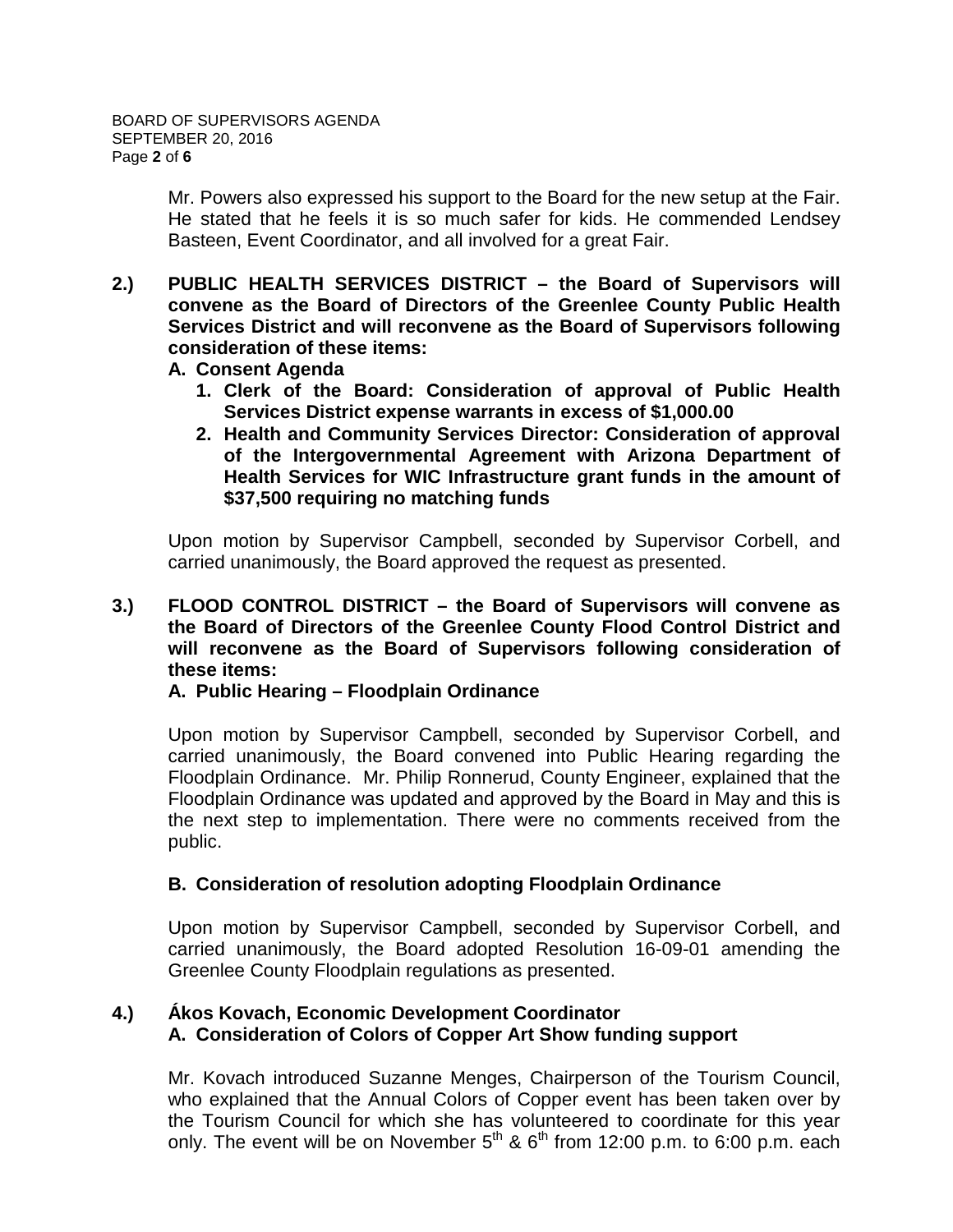day. She requested support from the County in the amount of \$2,500. The Board directed that funding support in the amount of \$2,500 be sent to the Tourism Council for the Colors of Copper event to be paid with Economic Development funds.

# **B. Economic Development Planning Update**

Mr. Kovach updated the Board on the following:

- Margo's Bakery is now open. He presented samples from the bakery for everyone
- The Chamber of Commerce will host a joint candidate forum with the Copper Era Newspaper on October  $5<sup>th</sup>$  beginning at 6:00 p.m. at the Morenci Club
- He presented a new informational brochure by the Tourism Council and gave credit to Diane Vandell for getting it completed. A 48 page visitor guide is being created and is will be available soon.
- The hotel feasibility study will be completed by October  $10^{th}$ .

# **5.) Yvonne Pearson, Elections Director**

- **A. Consideration of cancellation of the following elections pursuant to Arizona Revised Statutes §16-410:**
	- **School Board Elections for: Duncan Unified School District; Eagle Elementary School District; Blue Elementary School District; and Morenci Unified School District**
	- **Morenci Joint Technological Education District Election – Gila Institute for Technology (GIFT)**
	- **Duncan Joint Technological Education District Election – Gila Institute for Technology (GIFT)**
	- **Duncan Valley Rural Fire District Election**

Upon motion by Supervisor Campbell, seconded by Supervisor Corbell, and carried unanimously, the Board approved the request as presented.

- **B. Consideration of appointment of School Board Members and declaration of vacancies pursuant to Arizona Revised Statutes §16-410:**
	- **Blue Elementary School District – Barbara Marks; Cassie Joy**
	- **Duncan Unified School District – James Giacoletti; Cecilia Jernigan; Rachel Griffin**
	- **Morenci Unified School District – Gwyn Rhys-Evans**
	- **Eagle Elementary School District – (1) vacant seat**

Supervisor Campbell recused himself from voting on this item due to conflict of interest. Upon motion by Supervisor Corbell, seconded by Chairman Gomez, the Board approved the request as presented.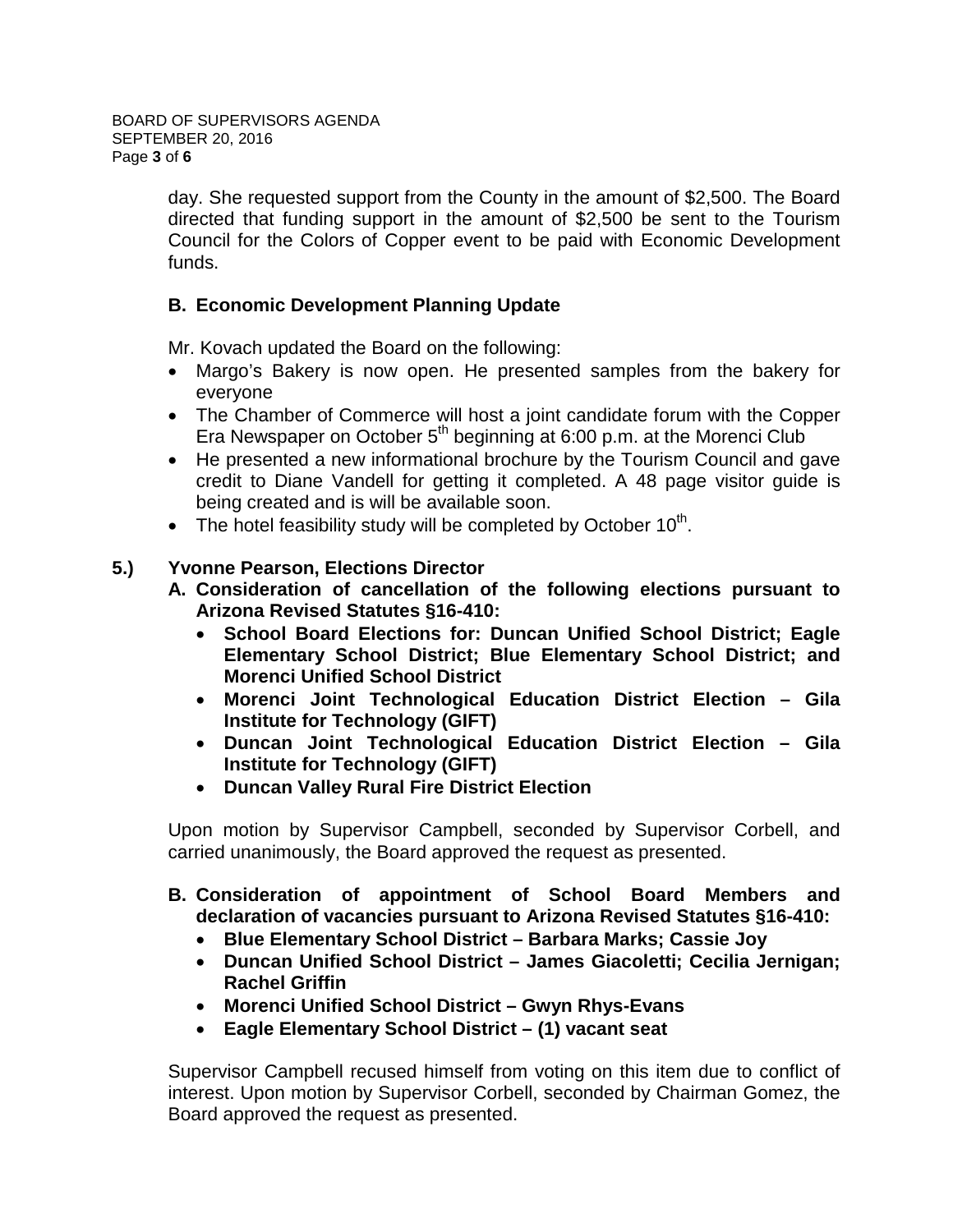- **C. Consideration of appointment of Gila Institute for Technology (GIFT) Members and declaration of vacancies pursuant to Arizona Revised Statutes §16-410:**
	- **Duncan GIFT – Kimberley Waters**
	- **Morenci GIFT – (1) vacant seat**

Upon motion by Supervisor Campbell, seconded by Supervisor Corbell, and carried unanimously, the Board approved the request as presented.

- **D. Consideration of appointment of Duncan Valley Rural Fire District Members and declaration of vacancies pursuant to Arizona Revised Statutes §16-410:**
	- **Steven Martin – 4 year term; Charles Billingsley – 2 year term; (1) vacant 4 year term seat**

Upon motion by Supervisor Corbell, seconded by Supervisor Campbell, and carried unanimously, the Board approved the request as presented.

### **6.) Kay Gale, County Administrator A. County Supervisors Association (CSA) Legislative Proposals**

Ms. Gale reviewed each of the 21 legislative proposals that have been presented by counties for consideration of support by the County Supervisors Association.

# **B. Consideration of letter to Governor Ducey regarding county financial priorities for fiscal year 2018 budget**

The Board directed Ms. Gale to send the letter as presented.

### **C. County and State budget and legislative issues**

Ms. Gale had no report on this item.

### **D. Calendar of Events**

The Calendar of Events was reviewed. The Board scheduled a Special Meeting on November 18<sup>th</sup> for the purpose of canvassing the General Election.

### **7.) Consent Agenda**

- **A. Clerk of the Board: Consideration of approval of expense warrants in excess of \$1,000.00 – Voucher 1015; 1016; 1017; 1018; 1023**
- **B. Chief Finance Officer: Consideration of approval of General Fund loans in the amount of \$1,200.60 to be reimbursed upon receipt of funds: Fund 159 - \$0.16; Fund 219 - \$1,137.88; Fund 232 - \$62.56**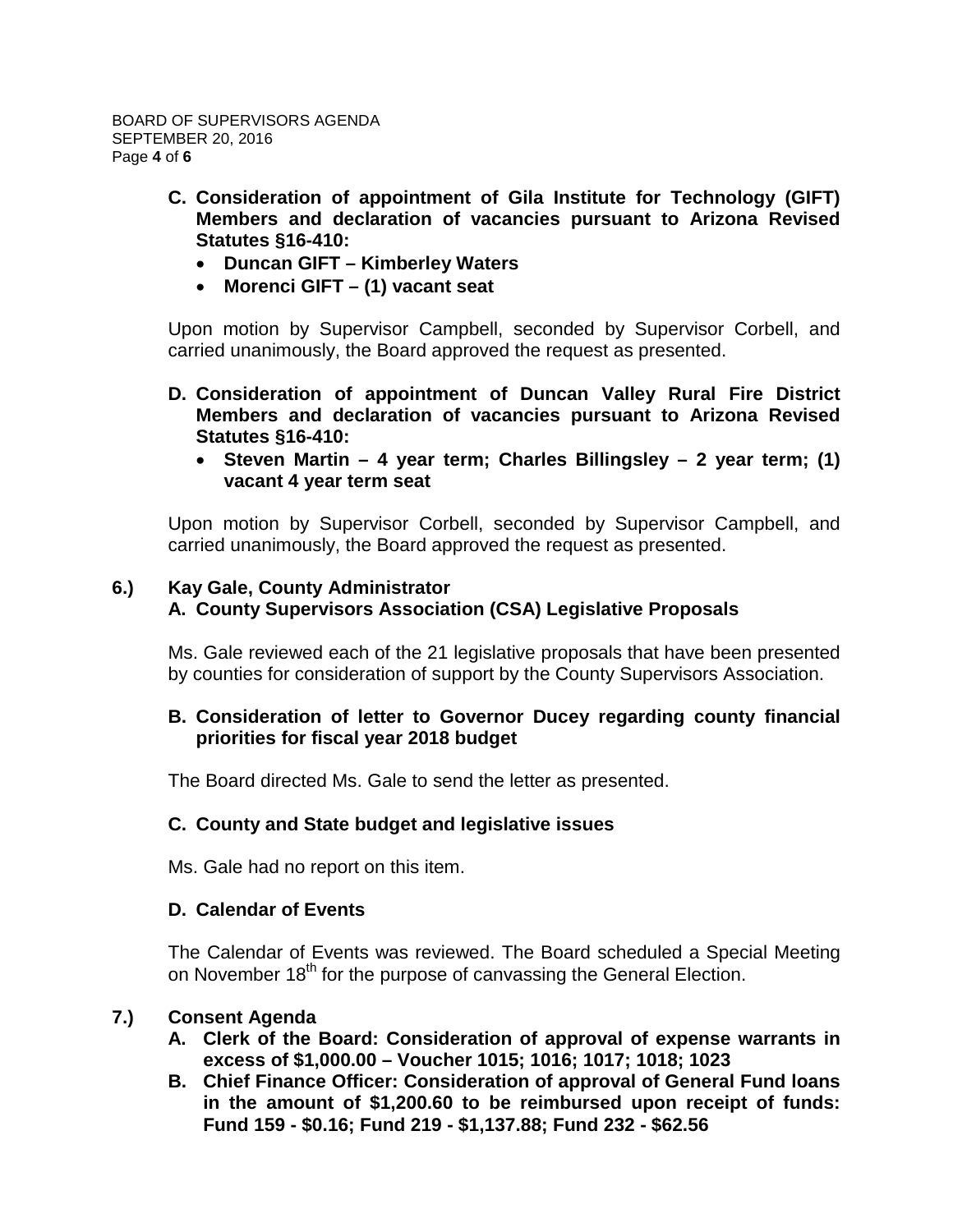- **C. County Administrator: Consideration of approval of loan to the Greenlee County Event Revolving Fund for 2016 Fair expenses in the amount of \$10,000 to be reimbursed upon conclusion of Fair**
- **D. Superior Court Clerk: Consideration of approval to apply for the fiscal year 2017 Arizona Department of Economic Security Title IV-D Judicial Services Grant**
- **E. County Sheriff: Consideration of approval of Employee Transaction Form: M. Sanders, Deputy Cadet; Montoya, Tomas, Deputy Cadet; Brimhall, Bryant, Deputy Cadet**
- **F. Clerk of the Board: Consideration of approval of the Governmental Equipment Lease-Purchase Agreement with Caterpillar Financial Services Corporation for the purchase of one (1) new 140M3 Caterpillar Motor Grader in the amount of \$178,260.00; one (1) new 930M Caterpillar Wheel Loader in the amount of \$134,141.00; one (1) new 908M Caterpillar Wheel Loader in the amount of \$62,493.00; one (1) used D5K2 Caterpillar Track Type Tractor in the amount of \$129,275.00 to be paid in 60 monthly payments with budgeted Debt Service and Landfill funds**
- **G. County Administrator: Consideration of approval of the Appropriation of County Funds for Fiscal Year 2016-17 for the conduct of Cooperative Extension programs in Greenlee County**

Upon motion by Supervisor Campbell, seconded by Supervisor Corbell, and carried unanimously, the Board approved the Consent Agenda with a correction to item F with all equipment listed to be paid with budgeted road funds.

### **8.) Supervisor Reports**

#### **Supervisor Ron Campbell A. 2016 Greenlee County Fair**

Supervisor Campbell reported that he was pleased with the Fair and that the carnival setup made sense to address safety issues. He has received numerous positive comments and commended Lendsey Basteen for her hard work.

### **Supervisor David Gomez**

# **A. Eastern Counties Organization meeting**

Supervisor Gomez attended this meeting where discussion took place regarding the accomplishments of 2016 as well as goals for 2017.

### **B. Arizona Small Counties Forum meeting**